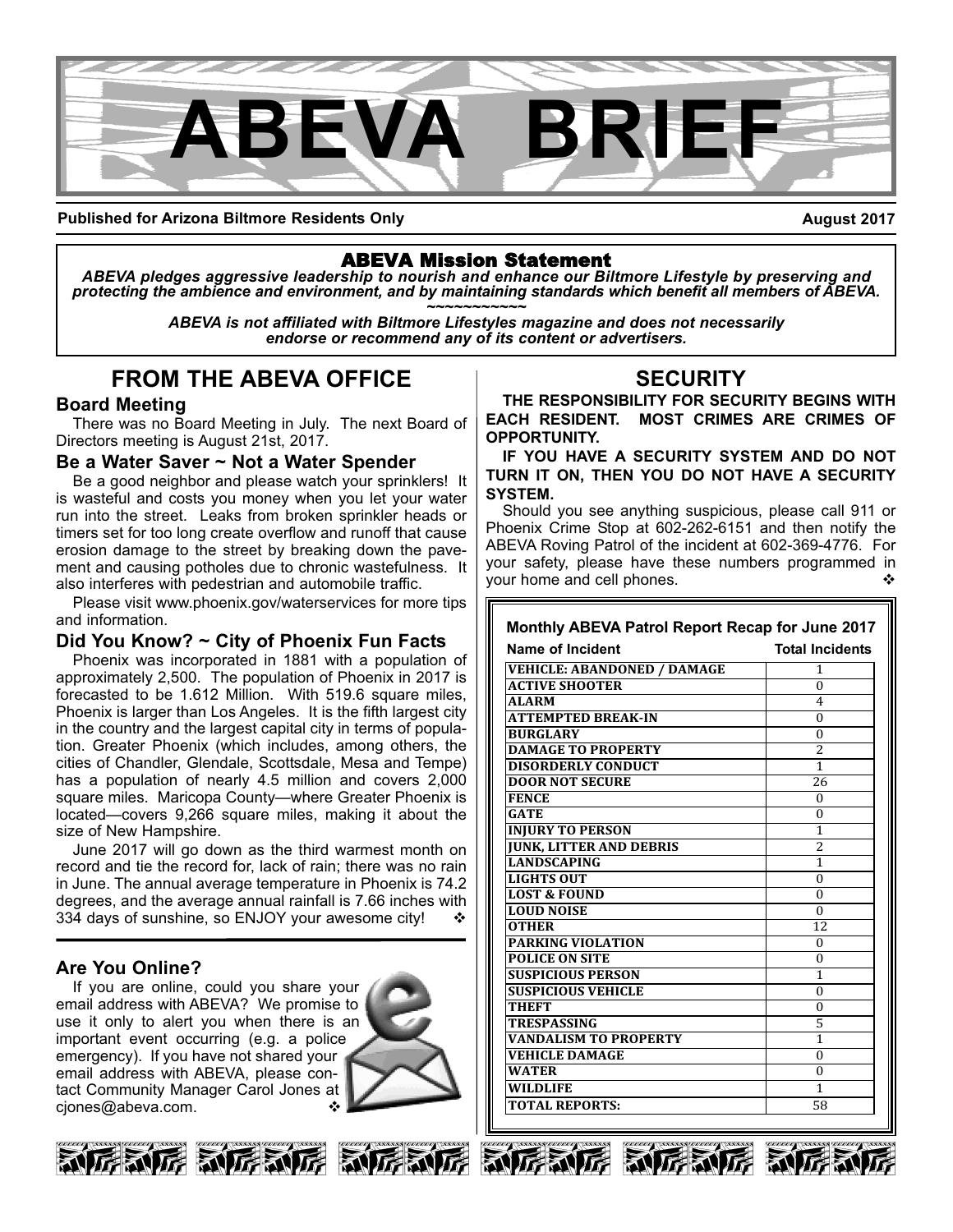# 厉威厉 动厉威厉 动厉威厉 MEETINGS & LUNCHEONS **Biltmore Networking Group**

The Biltmore Networking Group monthly happy hour provides an excellent opportunity to meet and network with others in the Biltmore community. There is usually a group of about 30 to 40 residents and professionals including finance, fine arts, government, hospitality, law, marketing, medicine, real estate, technology and many more.

The upcoming happy hours are planned for August 3rd and September 7th from 5:30 p.m. to 7:30 p.m. at the Lounge inside Rico's American Grill at the Pointe Hilton Squaw Peak located at 7677 North 16th Street, Phoenix, Arizona 85020 (602-997-5850). There is no need to RSVP, and there is never a charge to attend these events. If you have any questions or would like to be added to the email list for monthly announcements, please contact Shahpar at biltmorenetwork@gmail.com. v

## **Biltmore Lunch Bunch**

The Biltmore Lunch Bunch (BLB) will meet on Friday, August 4th, 2017 at 11:45 a.m. at Frank and Albert's with La Rita Mason as the Coordinating Hostess. BYOM (Bring Your Own Money), order off the menu with full sized portions at regular price, or 1/2 sized portions at an adjusted price. Come and enjoy lunch with ladies who live or work in the Biltmore area. The dress is casual.

#### **For advanced planning:**

Friday, September 8th, 2017-11:45 a.m.-Frank and Albert's Friday, October 6th, 2017-11:45 a.m.-Frank and Albert's Friday, November 3rd, 2017-11:45 a.m.-Frank and Albert's Friday, December 8th, 2017-11:45 a.m.-Frank and Albert's Friday, January 6th, 2018-11:45 a.m.-Frank and Albert's

You will receive e-mail reminders of when the lunches are scheduled. If you have any question or to be added to the listserv to receive reminders about the BLB, contact La Rita Mason at 602-667-0002 or Irmason@gmail.com. If you cannot know until the event, drop-ins are always welcome!  $\cdot \cdot$ 

# **August at the Arizona Biltmore,<br>
A Waldorf Astoria Resort<br>
<b>Exona Biltmore Beer Dinners:** Stone Brewing

**Arizona Biltmore Beer Dinners:** Company is the star of the August Beer Dinner at Frank & Albert's. Begin the evening by mingling and enjoying a delectable charcuterie table. In the middle of summer, the best way to serve the main course is luau-style featuring Mangalitsa Pig Roast. Make sure to reserve your seat for Wednesday, August 9th! For additional information, call 602-955-6600.

**Summer Spa Specials:** This is the best time to treat yourself to a tranquil massage or summer boosting facial. Spa Biltmore Summer Specials will only last so long! For additional information, call 602-381-7656.

**Cabana Special:** Looking for all ways to beat the heat right now? For a limited time only, you can book a Classic or Premier Cabana for only \$100 for up to six people Monday through Thursday. Stay cool in luxury. Contact the Pool Concierge for more information at 602-955-6600.



# SPECIAL OFFERS AND EVENTS **Wrigley Mansion News**

New discoveries await at the Mansion! They are fresh off our yearly summer recharge and can't wait to share all of the exciting new updates and additions at Wrigley Mansion. While they were away, the Mansion has completed striking renovations that you'll have to see for yourself! Think of the likes of stunning new light fixtures, restored original artwork, beautiful interior elements and many upgraded amenities in their private event spaces, and that's just the start of what they have completed.



**Geordie's Steak** is open again for lunch, happy hour and dinner, energized and ready to show off their updated menus and their award-winning wine program, designated with yet another "Best of Award of Excellence" from *Wine Spectator Magazine.* It's time once again to revisit - or rediscover Geordie's Steak this month and beyond.

**Brunch:** The Wrigley's famed Sunday Sparkling Brunch tempts with a delicious buffet of more than 50 food items, including a seafood station, a personalized omelets station, salads, fruits, fresh rolls, and a carving station serving prime beef and lamb, and complimentary sparkling wine and their mimosas.

**Tours:** Go behind the scenes at Phoenix's most regal residence with a guided tour of The Wrigley Mansion Club, offered Wednesday through Saturday (10 am, noon, 1 p.m. and 3 p.m.) and Sundays at 2:15 p.m. Tours cost \$15 per person; Stay for lunch and the cost for tour and meal is \$25 – \$40 per person, or \$64 for the tour plus Sunday Brunch.

Reserve your table at Geordie's Steak online or by calling 6029554079 today!

**Membership Tiers:** The Mansion offers a \$5 one month trial membership, which includes dining at Geordie's Steak and Jamie's Wine Bar for lunch, dinner, brunch, happy hour, and to enjoying a tour or tour/lunch package. Trial tier fee is applied towards the purchase of a social membership, or wine membership. It is the perfect level for out of town residents.

**\$20/yr Social Membership:** the above plus complimentary valet parking for card holder and special member events.

The Wrigley Mansion is located at 2501 E. Telawa Trail in Phoenix. For more information call 602-955-4079 or visit www.wrigleymansionclub.com.

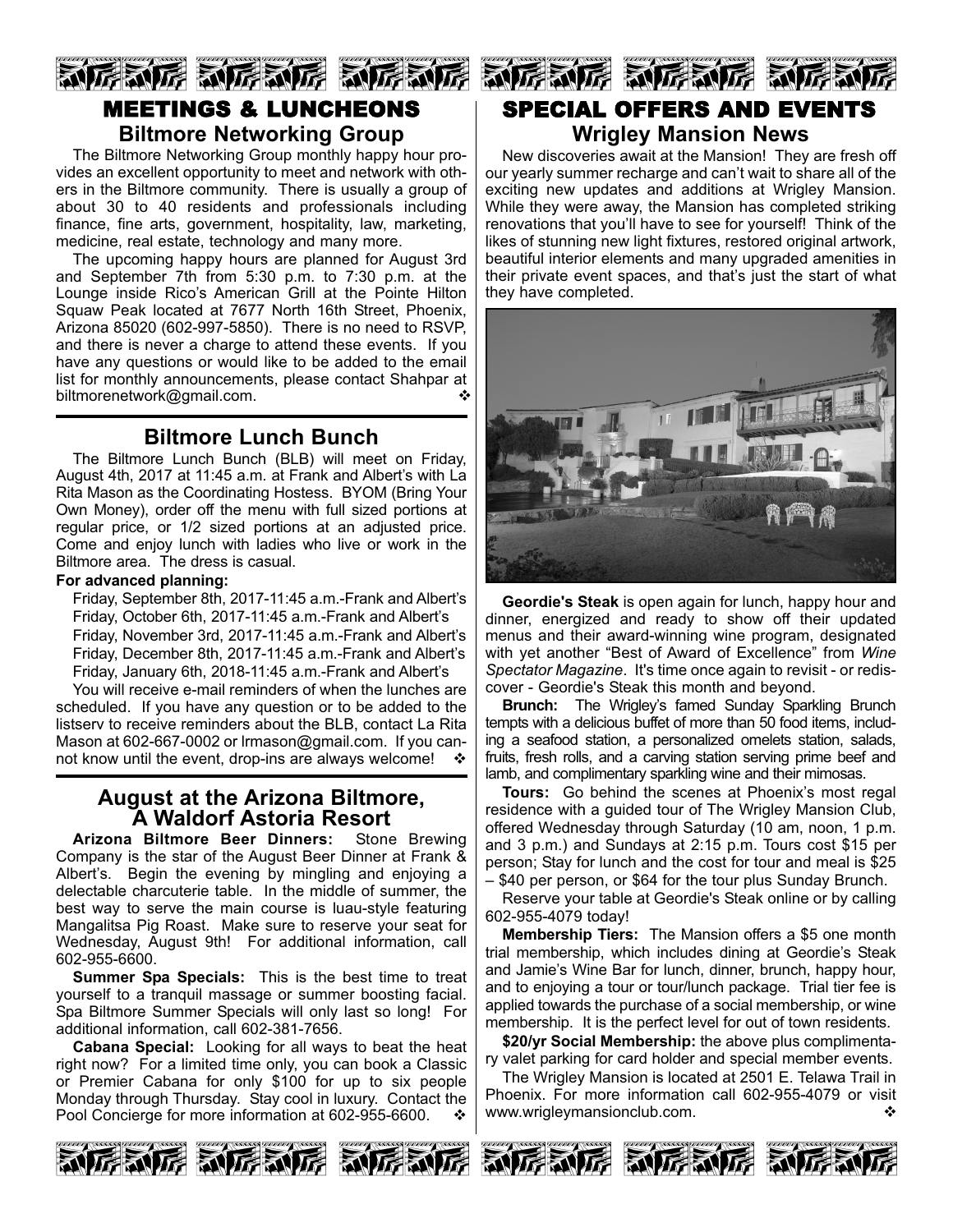

## **Arizona Biltmore Golf Club Events**

**Arizona Biltmore Golf Club Summer Pass:** There's still time to purchase a AZ Biltmore Golf Club Summer Pass. With the pass, you get six rounds of golf at either the Arizona Biltmore Golf Club or The Wigwam for just \$144. That's FIVE courses, SIX rounds at one low price. Plus:

- 15 percent off meals at The Adobe Restaurant
- Discounts on room nights and spa experiences at The Wigwam Resort
- 2-for-1 drink coupons
- Greens fee discounts for friends
- And, discounts on future golf rounds this fall

**FootGolf Hours Expand:** Can't make FootGolf Fridays? No worries, you can play on other days too. FootGolf is a mix between soccer and golf and is played on the Biltmore's Adobe Course. No clubs are required, just a soccer ball (available in golf shop) and a willingness to have fun. FootGolf is easy to pick-up and enjoy. The course is shorter, the cups are bigger (21-inches) and the entire family can play together. Outside of FootGolf Fridays, 9 or 18 holes costs just \$15 for those 16 and above, while kids 15 and under pay their age. Ball rentals are available for \$5 or



you can bring your own. Visit azbiltmoregc.com for FootGolf tee times and more information. FootGolf can be played daily on the Adobe Course after 1 p.m.

**Are You a Biltmore Golf Rewards Member?** The Biltmore Golf Rewards program is a way of thanking loyal golfers for choosing the Arizona Biltmore Golf Club. The Biltmore Golf Rewards program is free to join, and you earn points towards free golf every time you play or make purchases in the golf shop. Plus, reward members are eligible to receive exclusively low green fees every day. Sign-up to become a rewards member at the Arizona Biltmore Golf Club and become eligible for low rates and rewards instantly. You can track your rewards, plus do other cool things like track your golf game, on the new Arizona Biltmore Golf Club App. Download the App by searching "Arizona Biltmore Golf" in the App Store or in the Google Play Store.

#### **Specials at The Arizona Biltmore Golf Club:**

- **TTFN:** Arizona Biltmore Golf Club hosts TTFN (Take Time For Nine) on Thursday afternoons at 4 p.m. For \$25 per player, enjoy nine holes of golf with a golf cart, a drink and range balls. Visit azbiltmoregc.com for more info.
- **Lunch Break Special:** \$20 includes Biltmore Hot Dog, chips, drink (up to a domestic beer) and a bucket of range balls. Available all day, any day.
- **Biltmore Golf Happy Hour:** \$20 includes 4 to 9 holes of golf with golf cart, and one happy hour drink (up to a domestic beer). Available any day after 4 p.m.  $\cdot$

## **Embassy Suites ~ Special Summer Rate**

Special ABEVA Rate at Embassy Suite Phoenix Biltmore 2630 East Camelback Road • Phoenix, AZ 85016

With their new pool and great reception area around the pool and their Summer Special rates, this is a perfect hotel for your out of town guests, or your own staycation. The special rate is 12% off their best available rate and includes:

- All suite accommodations
- Full cooked to order breakfast
- Evening reception
- Hilton Honors points and miles

For reservation, go to the website www.phoenixbiltmore.embassysuites.com. Select your date. Under Corporate ID use: 2759628 or call 602-955-9332. Above Special Summer discount will be offer through September 9/2017.







# **ABEVA Board of Directors**

**James Bell, President Michael Leeman, Vice President Mark Monserez, Secretary Judith Shafkind, Treasurer Arnold Braasch, Director Steven Helm, Director Phil Tibi, Director Will Hawking, Director**

#### **ABEVA Office Information**

**2525 East Arizona Biltmore Circle, Building D, Ste. 145 Phoenix, Arizona 85016 Hours Mon.Fri. 8:30 am5 pm 6029551003 phone 6029551144 fax Carol Jones Community Manager**

> **The** *ABEVA Brief* **Editor Carol Jones cjones@abeva.com**

**Roving Patrol: 6023694776 Police Dept. Non-Emergency: 6022626151**

#### **Website Information**

Please visit the website at www.abeva.com. There is a link to pay your annual assessment. You can download many ABEVA documents; CC&Rs, Parking Permission, Architectural Request Form, and more. You may also read board minutes and the *ABEVA Brief* online. ❖

## **Handy Contacts**

**City of Phoenix Back-Washing Department (Pools) 602.256.3190 Dead Animal Pick-up 602.262.6791 Dog Catcher 602.506.7387 Snake Control 480.894.1625 Fish & Game 602.942.3000 SRP Outages 602.236.8811 Water Department 602.262.6251**